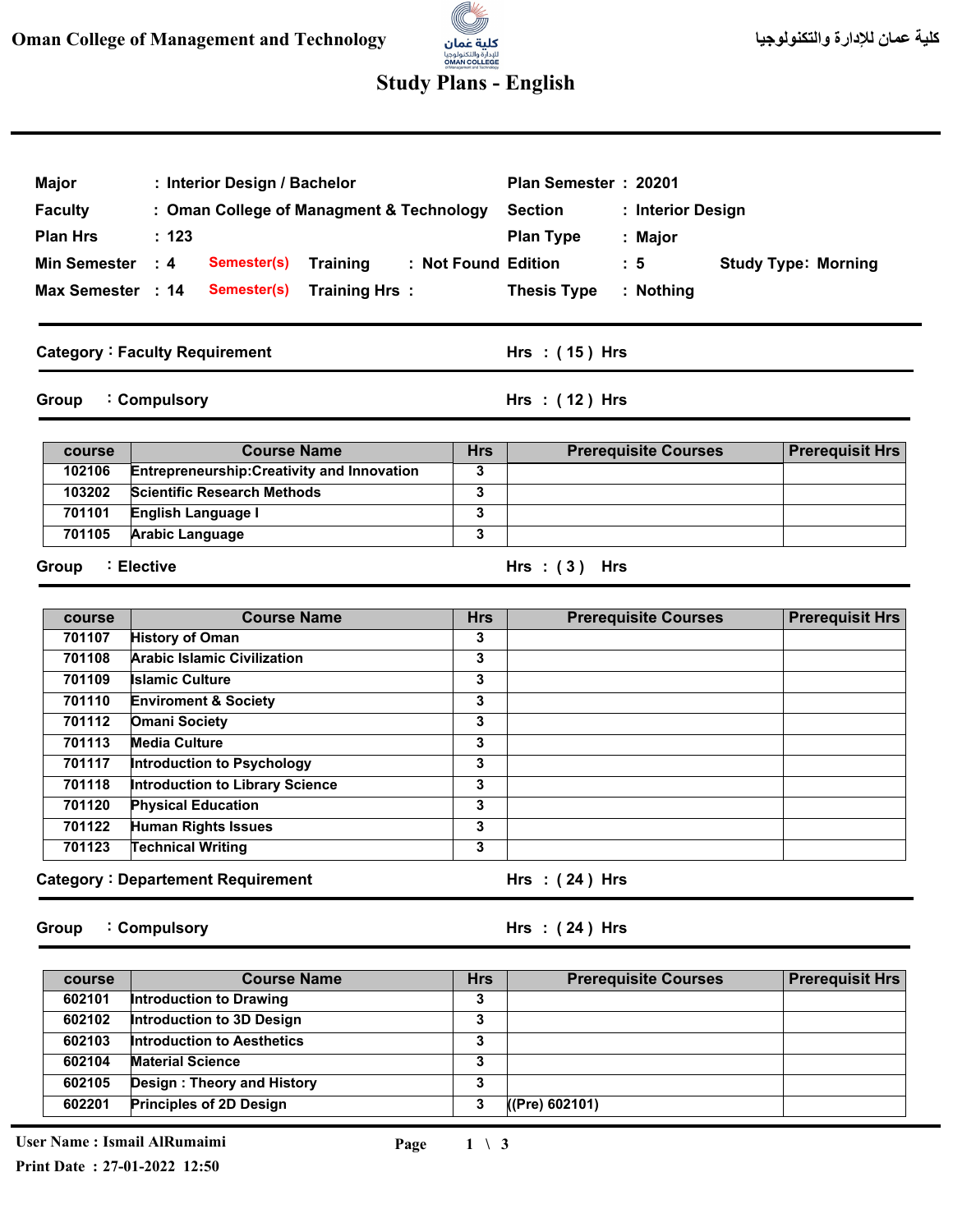

## **Study Plans - English**

| Category | <b>Departement Requirement</b>             |            | Hrs: $(24)$ Hrs             |                        |
|----------|--------------------------------------------|------------|-----------------------------|------------------------|
| Group    | <b>Compulsory</b>                          |            | Hrs: $(24)$ Hrs             |                        |
| course   | <b>Course Name</b>                         | <b>Hrs</b> | <b>Prerequisite Courses</b> | <b>Prerequisit Hrs</b> |
| 602202   | <b>Principles of 3D Design</b>             | 3          | ((Pre) 602102)              |                        |
| 602205   | <b>Design Methodology</b>                  | 3          | $($ (Pre) 602102)           |                        |
|          |                                            |            |                             |                        |
|          | <b>Category: Supporting Requirement</b>    |            | Hrs: (78) Hrs               |                        |
| Group    | : Compulsory                               |            | Hrs: (72) Hrs               |                        |
| course   | <b>Course Name</b>                         | <b>Hrs</b> | <b>Prerequisite Courses</b> | <b>Prerequisit Hrs</b> |
| 602106   | <b>Color Theory &amp; Applications I</b>   | 3          |                             |                        |
| 602204   | <b>Quantity Calculations</b>               | 3          | (Pre) 602205)               |                        |
| 603201   | <b>3D Illustration</b>                     | 3          | ((Pre) 602102)              |                        |
| 603202   | <b>Computer Graphics</b>                   | 3          | ((Pre) 602202)              |                        |
| 603203   | <b>Design Psychology</b>                   | 3          |                             |                        |
| 603204   | <b>History of Interior Design</b>          | 3          |                             |                        |
| 603205   | <b>Interior Design Technology</b>          | 3          | ((Pre) 602202)              |                        |
| 603206   | <b>Interior Space Planning</b>             | 3          | ((Pre) 603202)              |                        |
| 603207   | <b>Islamic Design and Architecture</b>     | 3          |                             |                        |
| 603208   | Ergonomics                                 | 3          | (Pre) 602102)               |                        |
| 603301   | Lighting                                   | 3          | ((Pre) 603205)              |                        |
| 603302   | <b>Residential Interior Design</b>         | 3          | ((Pre) 603206)              |                        |
| 603303   | <b>Commercial Interior Design</b>          | 3          | ((Pre) 603206)              |                        |
| 603304   | <b>Environmental Design</b>                | 3          | $($ (Pre) 603302)           |                        |
| 603305   | <b>Work Shops I</b>                        | 3          | ((Pre) 602104)              |                        |
| 603306   | <b>Colour Theory &amp; Applications II</b> | 3          | ((Pre) 602106)              |                        |
| 603307   | <b>Material Technology</b>                 | 3          | ((Pre) 602104)              |                        |
| 603308   | Drawing & Painting: Materials & Techniques | 3          | ((Pre) 602106)              |                        |
| 603309   | <b>Special Topics in Interior Design</b>   | 3          | ((Pre) 603302)              |                        |
| 603312   | Computer as a Design Tool                  | 3          |                             |                        |
| 603402   | <b>Workshop II</b>                         | 3          | ((Pre) 603305)              |                        |
| 603404   | <b>Field Study in Interior Design</b>      | 3          | ((Pre) 602205)              |                        |
| 603405   | <b>Advanced Studies in Interior Design</b> | 3          | ((Pre) 603303)              |                        |
| 603406   | <b>Graduation Project</b>                  | 3          |                             |                        |

**Group Elective :** **( 6 ) Hrs : Hrs**

| course | <b>Course Name</b>        | <b>Hrs</b> | <b>Prerequisite Courses</b> | <b>Prerequisit Hrs</b> |
|--------|---------------------------|------------|-----------------------------|------------------------|
| 603209 | <b>Arabic Callegraphy</b> |            |                             |                        |
| 603310 | <b>Creative Study</b>     |            | ((Pre) 602205)              |                        |